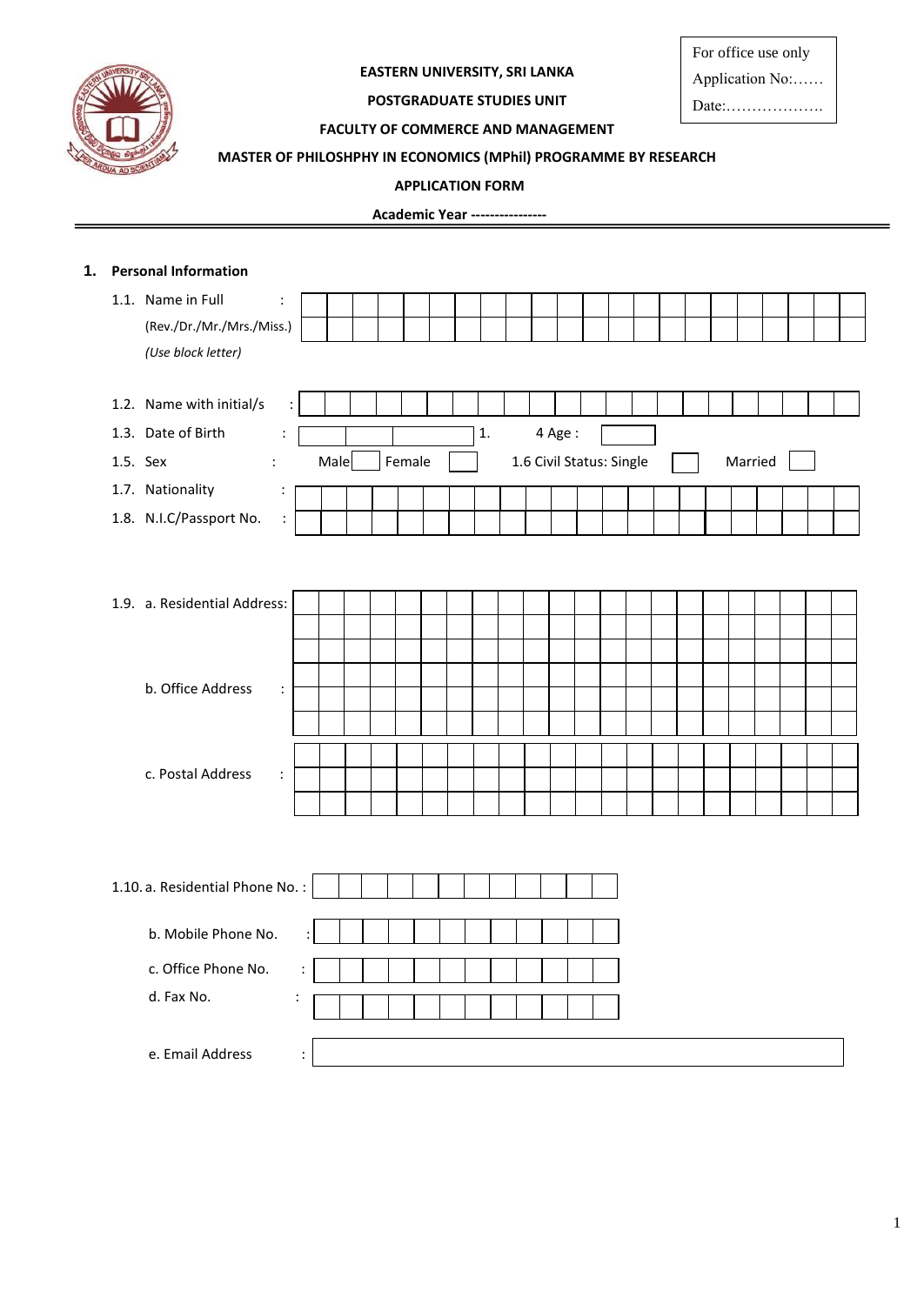# **2. Academic Qualifications** *(Attach photocopies of the relevant certificates)*

| <b>University</b> | Period | <b>Main Subjects/</b><br>Specialization | Degree & Class | Month & Year |
|-------------------|--------|-----------------------------------------|----------------|--------------|
|                   |        |                                         |                |              |
|                   |        |                                         |                |              |
|                   |        |                                         |                |              |
|                   |        |                                         |                |              |
|                   |        |                                         |                |              |

## **3. Professional Qualifications** *(Attach photocopies of the relevant certificates)*

| Institute | Period | <b>Field of Study / Training</b> | Qualification | Month & Year |
|-----------|--------|----------------------------------|---------------|--------------|
|           |        |                                  |               |              |
|           |        |                                  |               |              |
|           |        |                                  |               |              |
|           |        |                                  |               |              |
|           |        |                                  |               |              |
|           |        |                                  |               |              |

#### **4. Work Experience**

| Organization |      | <b>Period of Service</b> |              |                      |  |
|--------------|------|--------------------------|--------------|----------------------|--|
|              | From | To                       | No. of Years | <b>Position Held</b> |  |
|              |      |                          |              |                      |  |
|              |      |                          |              |                      |  |
|              |      |                          |              |                      |  |
|              |      |                          |              |                      |  |
|              |      |                          |              |                      |  |
|              |      |                          |              |                      |  |
|              |      |                          |              |                      |  |

 **\****Start with your present employment*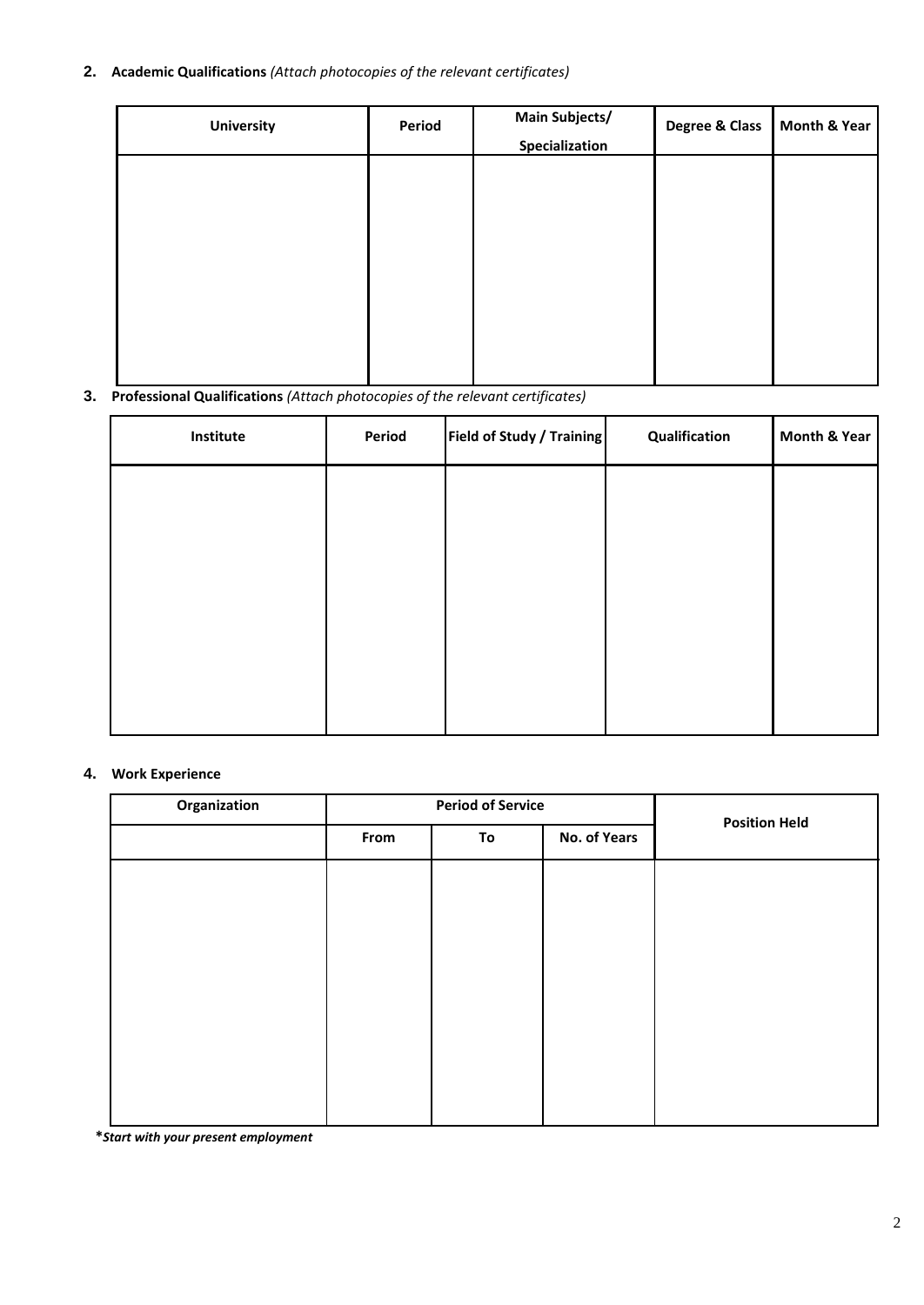## 5. Research Details:

|    | (Please annex separate sheet if this space is insufficient)                                                                                  |  |  |  |  |  |  |
|----|----------------------------------------------------------------------------------------------------------------------------------------------|--|--|--|--|--|--|
| 6. | Publication/s: (list out your publications with title, name of the journal, conference year of publications etc.)                            |  |  |  |  |  |  |
|    |                                                                                                                                              |  |  |  |  |  |  |
|    |                                                                                                                                              |  |  |  |  |  |  |
|    | (Please annex separate sheet if this space is insufficient)                                                                                  |  |  |  |  |  |  |
|    | 7. Funding (Mode of Financing for the MPhil Programme):                                                                                      |  |  |  |  |  |  |
|    |                                                                                                                                              |  |  |  |  |  |  |
|    | Private<br>Sponsored<br>Undecided                                                                                                            |  |  |  |  |  |  |
|    |                                                                                                                                              |  |  |  |  |  |  |
| 8. | Reasons for pursuing the MPhil Programme :                                                                                                   |  |  |  |  |  |  |
|    | (Briefly describe why you wish to enroll in the MPhil Programme at the Faculty of Commerce and<br>Management, Eastern University, Sri Lanka) |  |  |  |  |  |  |
|    |                                                                                                                                              |  |  |  |  |  |  |
|    |                                                                                                                                              |  |  |  |  |  |  |
|    |                                                                                                                                              |  |  |  |  |  |  |
|    | List other information including your personal/career interests, which you may feel useful to the Admission                                  |  |  |  |  |  |  |
|    | Committee in the evaluation of your application :                                                                                            |  |  |  |  |  |  |
|    |                                                                                                                                              |  |  |  |  |  |  |
|    |                                                                                                                                              |  |  |  |  |  |  |
|    |                                                                                                                                              |  |  |  |  |  |  |
|    | I certify that the above particulars given by me are true and accurate to the best of my knowledge and aware that                            |  |  |  |  |  |  |
|    | misrepresentation in the application will cause rejection of application or revoking of acceptance for admission and that an                 |  |  |  |  |  |  |

incomplete application will be rejected.

Date:............................